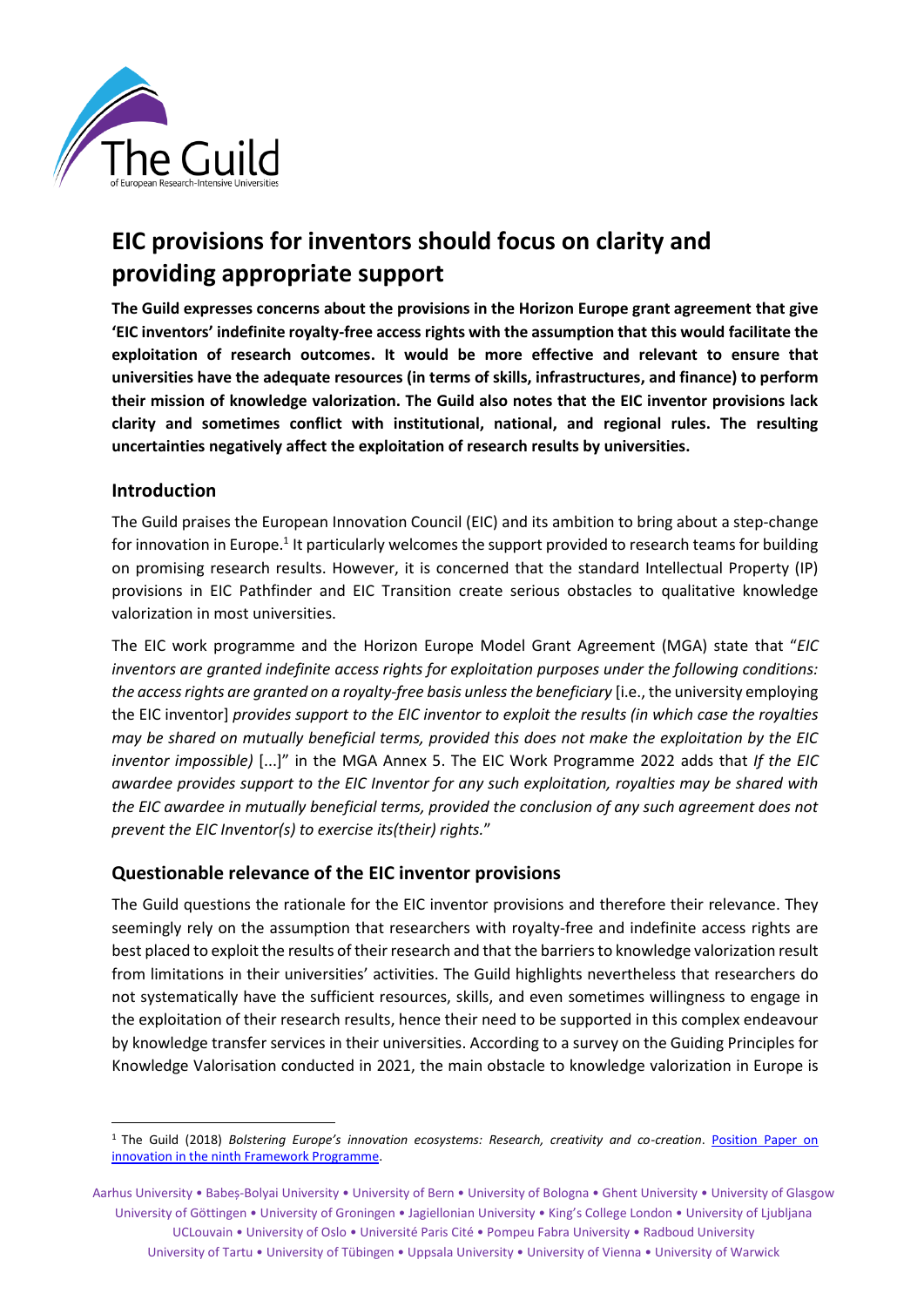

the "limited knowledge valorization skills among researchers (including entrepreneurial skills)<sup>2</sup>. Also, while training programmes may aim at improving these skills, the European Commission recognized that researchers should not be expected "to excel in all types of tasks nor contribute to all types of (potential) impacts"<sup>3</sup>. Even research systems that rely on the assumption, for instance through their "professors' privilege", that researchers are best placed to engage in the exploitation of research results, recognise the need to provide these researchers with support services to assist them, where appropriate, with the maximisation of the social, economic and cultural impacts of their research results.

The Guild re-asserts the crucial role of knowledge and technology transfer offices (KTOs/TTOs) in the exploitation of research results. In a recent report, the European Commission similarly identified them as one of the Knowledge Valorisation tools and even noted that their "proximity to researchers is crucial during various stages of the commercialization process"<sup>4</sup> . Therefore, The Guild encourages better alignment between EU Knowledge Valorisation policies and the EIC Inventors' provisions.

It is the understanding of The Guild that the EIC inventor provisions aim to ensure that researchers employed in universities without any functional and supportive KTO/TTO in place could still have the means to exploit their research results. The Guild does not endorse this approach and especially not as 'by default'. The provisions as they currently stand will negatively affect the functioning of already wellperforming TTOs/KTOs without strengthening the capacities of weaker TTOs/KTOs. Therefore, The Guild urges the European Commission to revise its approach and ensure that the appropriate framework and structural conditions are in place to enable TTOs/KTOs to support researchers.

The Guild acknowledges that some researchers have the right skills and the mindset already to exploit successfully their research outcomes, for example where the legal framework and support systems for exploiting outcomes are aligned with the premise that researchers are well placed to engage in the exploitation of their research outcomes. However, we assert that investing in individual researchers generates a lower spillover effect in comparison with investments in TTOs/KTOs. Ensuring instead that research performing organizations across Europe have well-functioning TTO/KTOs in place would be a more effective and efficient approach to maximize exploitation of research results. It would also encourage universities to engage in, and support, the development and well-functioning of innovation ecosystems.

The Guild also highlights that innovation is a collective endeavour often benefitting from multiple funding sources. Because the EIC is, to the best of our knowledge, the only funding instrument offering royalty-free access rights to inventors, it may create situations in which members of the same research team have different rights over the research results. Therefore, The Guild voices the concern that the EIC inventor provisions may affect team spirit while making collaboration even more complex.

## **Legal uncertainties**

The legal provisions on EIC inventors as they are currently phrased in the aforementioned documents cause uncertainties affecting the research exploitation activities of universities. Despite the definition

<sup>2</sup> European Commission (2021) *Stakeholder consultation on the Guiding Principles for Knowledge Valorisation*. Report of the results. Luxembourg: Publications Office of the European Union. DOI: [10.2777/87803.](https://data.europa.eu/doi/10.2777/87803)

<sup>3</sup> European Commission (2021) *Towards a reform of the research assessment system*. Scoping Report. Luxembourg: Publications Office of the European Union. DOI: [10.2777/707440](https://data.europa.eu/doi/10.2777/707440)

<sup>4</sup> European Commission (2020) *Research & Innovation Valorisation Channels and Tools: Boosting the transformation of knowledge into new sustainable solutions*. Luxembourg: Publications Office of the European Union. DOI: [10.2777/04662.](https://data.europa.eu/doi/10.2777/04662)